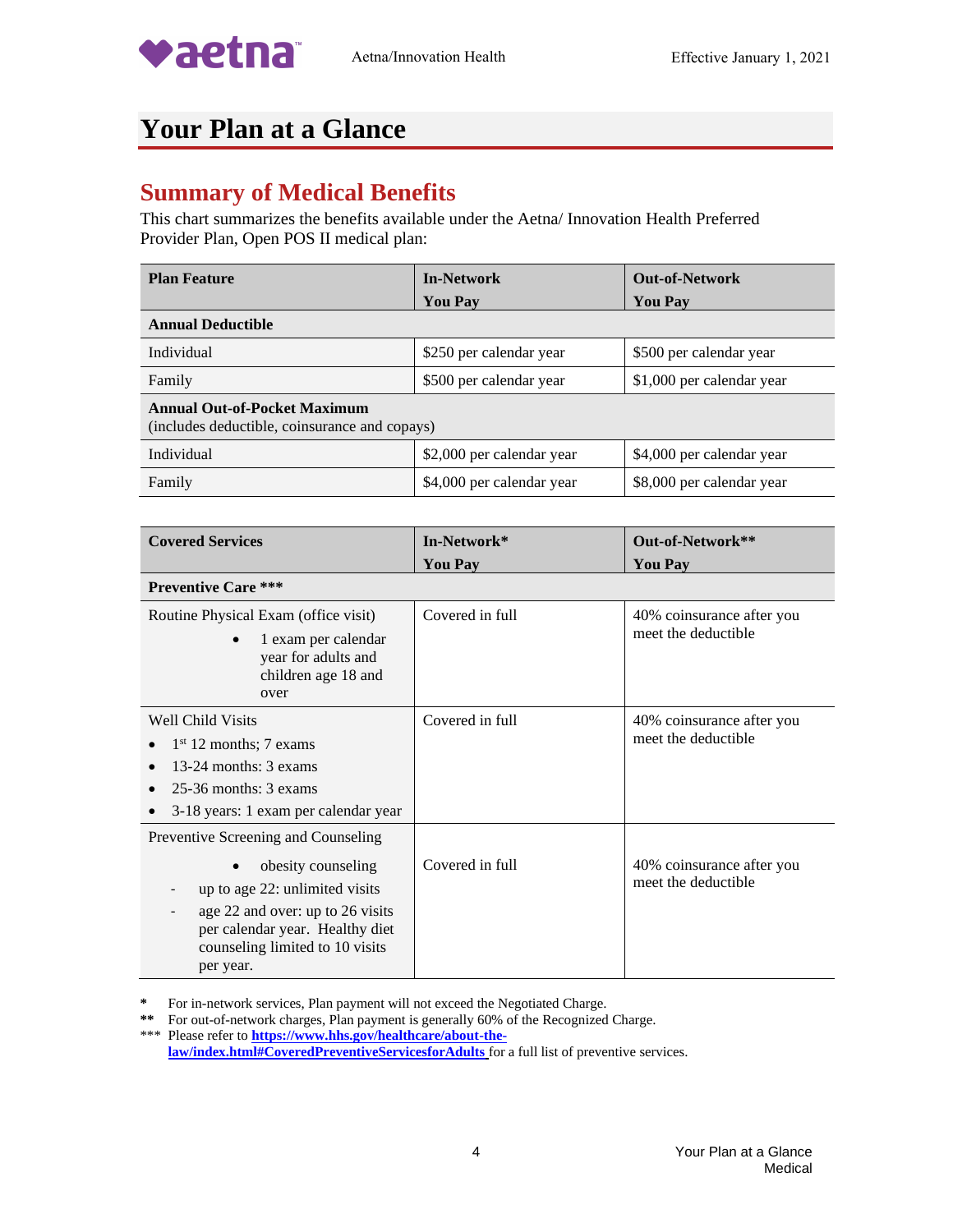

| <b>Covered Services</b>                                                                                                                                                                                         | In-Network*                                 | Out-of-Network**                                 |
|-----------------------------------------------------------------------------------------------------------------------------------------------------------------------------------------------------------------|---------------------------------------------|--------------------------------------------------|
|                                                                                                                                                                                                                 | <b>You Pay</b>                              | <b>You Pay</b>                                   |
| Preventive Screening and Counseling<br>(cont'd)                                                                                                                                                                 |                                             |                                                  |
| tobacco use preventive<br>$\bullet$<br>counseling                                                                                                                                                               | Covered in full                             | 40% coinsurance after you<br>meet the deductible |
| up to 8 counseling sessions per<br>calendar year                                                                                                                                                                |                                             |                                                  |
| alcohol/drug abuse<br>$\bullet$<br>counseling:                                                                                                                                                                  | Covered in full                             | 40% coinsurance after you<br>meet the deductible |
| up to 5 visits per calendar year<br>(Also see the Behavioral Health<br>Care section for additional<br>benefits)                                                                                                 |                                             |                                                  |
| Female Contraceptive Counseling                                                                                                                                                                                 | Covered in full                             | 40% coinsurance after you<br>meet the deductible |
| Contraceptive Counseling Services -<br>Maximum Visits either in a group or<br>individual setting                                                                                                                | $2*$ visits per 12 months                   | $2*$ visits per 12 months                        |
| *Important Note: Visits in excess of the<br><b>Contraceptive Counseling Services</b><br>Maximum as shown above are covered<br>under the Physician Services office visit<br>section of the Schedule of Benefits. |                                             |                                                  |
| Contraceptive Devices and Injectables<br>(provided and billed by your physician<br>include insertion/administration)                                                                                            |                                             |                                                  |
| generic<br>devices/injectables and<br>devices with no<br>generic equivalent                                                                                                                                     | Covered in full                             | 40% coinsurance after you<br>meet the deductible |
| brand-name                                                                                                                                                                                                      | \$20 copay after you meet the<br>deductible | 40% coinsurance after you<br>meet the deductible |

**\*\*** For out-of-network charges, Plan payment is generally 60% of the Recognized Charge. \*\*\* Please refer to **[https://www.hhs.gov/healthcare/about-the-](https://www.hhs.gov/healthcare/about-the-law/index.html#CoveredPreventiveServicesforAdults)**

**[law/index.html#CoveredPreventiveServicesforAdults](https://www.hhs.gov/healthcare/about-the-law/index.html#CoveredPreventiveServicesforAdults)** for a full list of preventive services.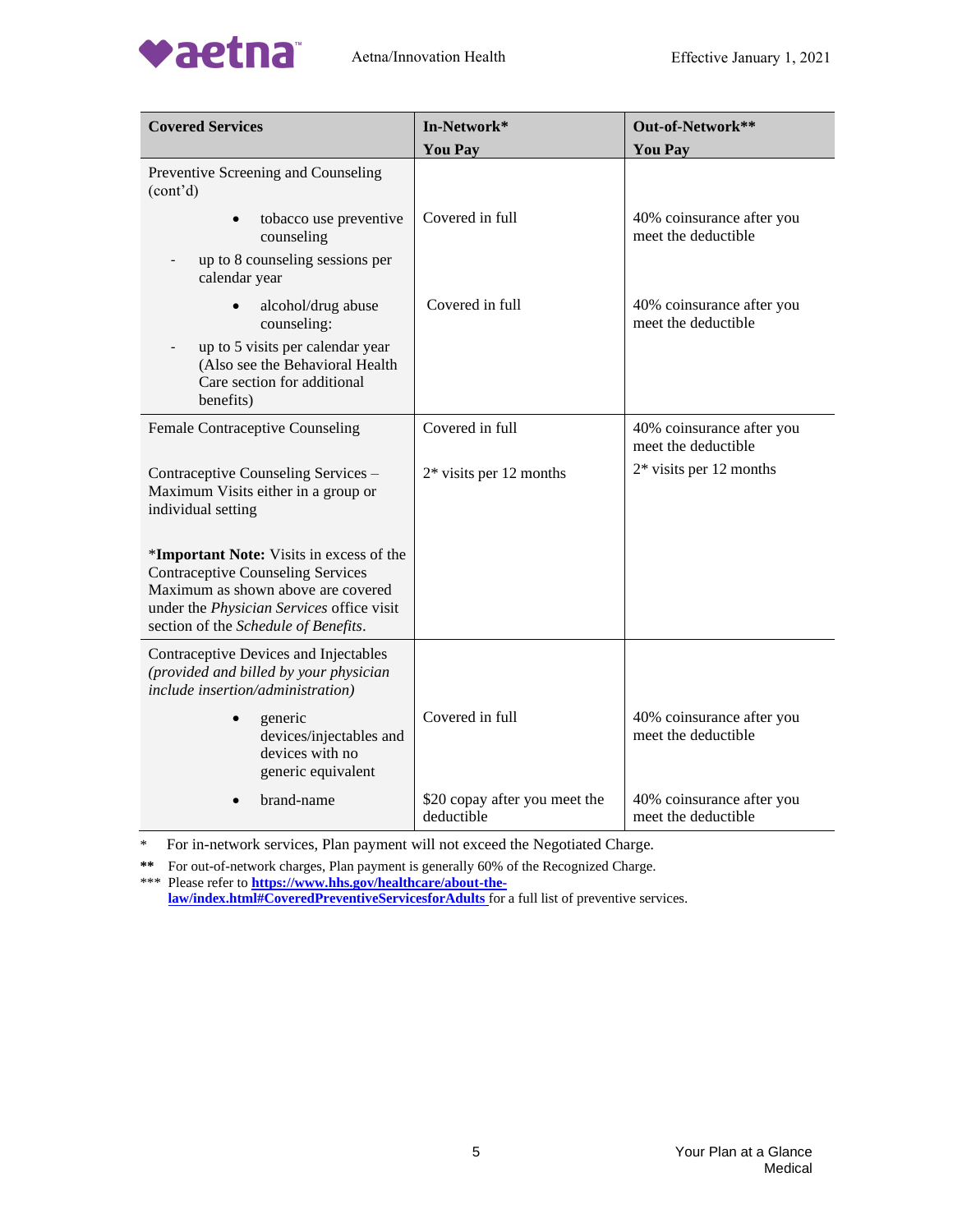

vaetna



| <b>Covered Services</b>                                                                                                                                | In-Network*     | Out-of-Network**                                 |
|--------------------------------------------------------------------------------------------------------------------------------------------------------|-----------------|--------------------------------------------------|
|                                                                                                                                                        | <b>You Pay</b>  | <b>You Pay</b>                                   |
| <b>Routine Prostate Screening</b>                                                                                                                      | Covered in full | 40% coinsurance after you<br>meet the deductible |
| <b>Routine Colorectal Cancer Screening</b><br>(average-risk members aged 45 years<br>and older when these tests are<br>recommended by their physician) | Covered in full | 40% coinsurance after you<br>meet the deductible |
| Colonoscopy: 1 every<br>10 years or                                                                                                                    |                 |                                                  |
| CT Colonography (virtual<br>colonoscopy): 1 every 5 years or                                                                                           |                 |                                                  |
| Double contrast barium enema<br>(DCBE): 1 every 5 years or                                                                                             |                 |                                                  |
| Sigmoidoscopy: 1 every 5 years or                                                                                                                      |                 |                                                  |
| Immunohistochemical or guaiac-<br>based fecal occult blood testing<br>(FOBT): every year or                                                            |                 |                                                  |
| Stool DNA (FIT-DNA,<br>Cologuard): 1 every 3 years                                                                                                     |                 |                                                  |
|                                                                                                                                                        |                 |                                                  |
| *Important Note: Please refer to<br>Clinical Policy Bulletin 0516 for<br>additional information.                                                       |                 |                                                  |
| Routine Annual Ob/Gyn Exam<br>(includes one Pap smear and related lab<br>fees)                                                                         | Covered in full | 40% coinsurance after you<br>meet the deductible |
| 1 exam per calendar year                                                                                                                               |                 |                                                  |
| Routine Mammogram                                                                                                                                      | Covered in full | 40% coinsurance after you<br>meet the deductible |
| Routine Lung Cancer Screening<br>1 screening per<br>calendar year,<br>beginning at age 55                                                              | Covered in full | 40% coinsurance after you<br>meet the deductible |

For in-network services, Plan payment will not exceed the Negotiated Charge.

**\*\*** For out-of-network charges, Plan payment is generally 60% of the Recognized Charge. \*\*\* Please refer to **[https://www.hhs.gov/healthcare/about-the-](https://www.hhs.gov/healthcare/about-the-law/index.html#CoveredPreventiveServicesforAdults)**

**[law/index.html#CoveredPreventiveServicesforAdults](https://www.hhs.gov/healthcare/about-the-law/index.html#CoveredPreventiveServicesforAdults)** for a full list of preventive services.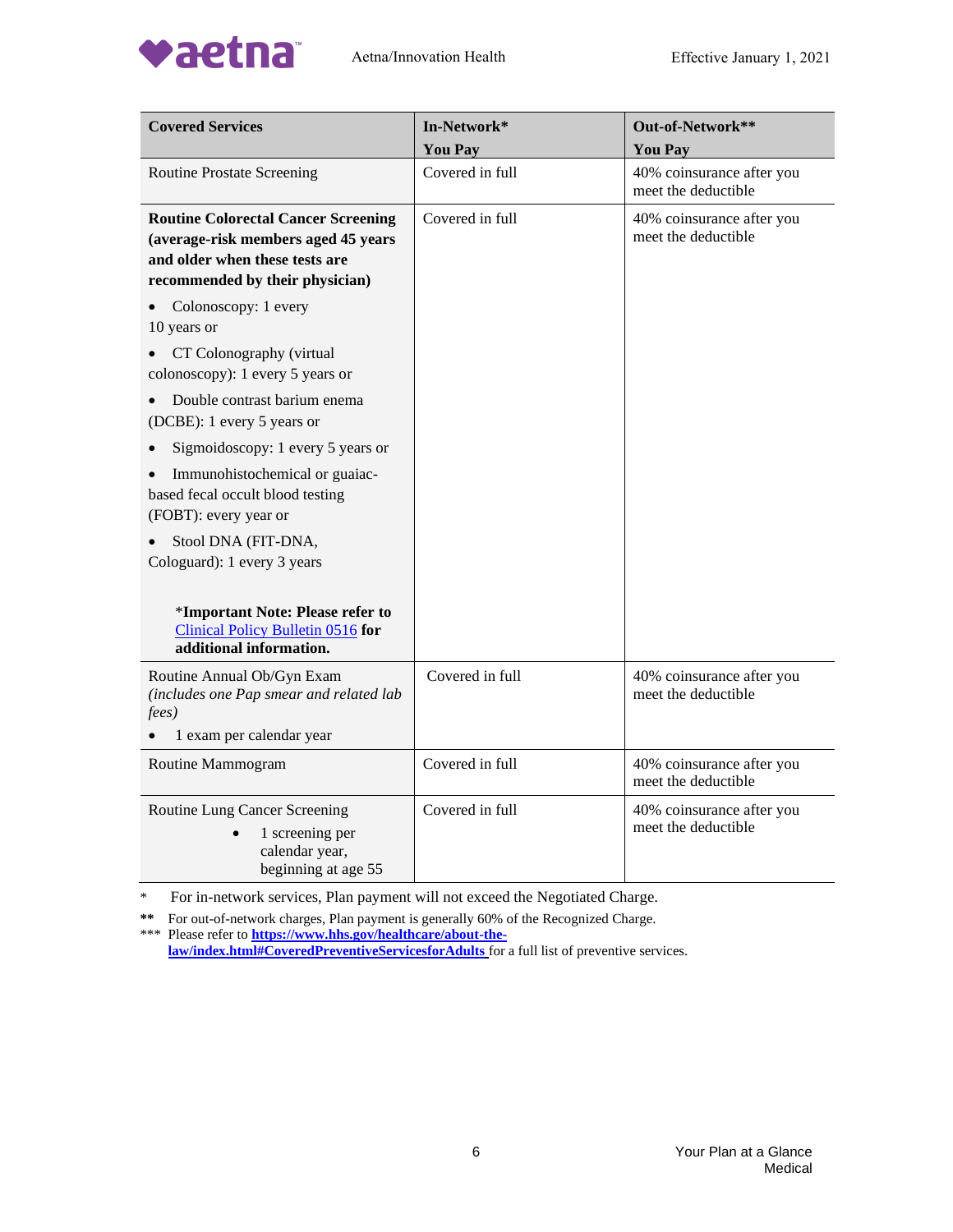

| <b>Covered Services</b>                                                        | In-Network*                                                                                                                                                                                                                                                                                                                               | Out-of-Network**                                                                                                                                                                                                           |
|--------------------------------------------------------------------------------|-------------------------------------------------------------------------------------------------------------------------------------------------------------------------------------------------------------------------------------------------------------------------------------------------------------------------------------------|----------------------------------------------------------------------------------------------------------------------------------------------------------------------------------------------------------------------------|
|                                                                                | <b>You Pay</b>                                                                                                                                                                                                                                                                                                                            | <b>You Pay</b>                                                                                                                                                                                                             |
| <b>Vision and Hearing</b>                                                      |                                                                                                                                                                                                                                                                                                                                           |                                                                                                                                                                                                                            |
| <b>Routine Vision Services</b>                                                 | Covered by the Aetna Vision Preferred Plan. Refer to the<br>Summary of Aetna Vision Preferred <sup>SM</sup> Benefits for more<br>information.                                                                                                                                                                                             |                                                                                                                                                                                                                            |
| <b>Routine Hearing Exams</b>                                                   | \$20 copay per visit after you<br>meet the deductible                                                                                                                                                                                                                                                                                     | 40% coinsurance after you<br>meet the deductible                                                                                                                                                                           |
| <b>Hearing Aids</b>                                                            |                                                                                                                                                                                                                                                                                                                                           |                                                                                                                                                                                                                            |
| hearing aid evaluation<br>$\bullet$                                            | \$20 copay per visit after you<br>meet the deductible                                                                                                                                                                                                                                                                                     | 40% coinsurance after you<br>meet the deductible                                                                                                                                                                           |
| hearing aids (adults<br>and children)                                          | 10% coinsurance after you<br>meet the deductible                                                                                                                                                                                                                                                                                          | 40% coinsurance after you<br>meet the deductible                                                                                                                                                                           |
|                                                                                | 1 per ear every 36 months;<br>\$1,500 max                                                                                                                                                                                                                                                                                                 | 1 per ear every 36 months;<br>\$1,500 max                                                                                                                                                                                  |
| <b>Outpatient Care</b>                                                         |                                                                                                                                                                                                                                                                                                                                           |                                                                                                                                                                                                                            |
| Office Visit: Primary Care Physician                                           | \$20 copay per visit after you<br>meet the deductible                                                                                                                                                                                                                                                                                     | 40% coinsurance after you<br>meet the deductible                                                                                                                                                                           |
| Office Visit: Specialist                                                       | \$20 copay per visit after you<br>meet the deductible                                                                                                                                                                                                                                                                                     | 40% coinsurance after you<br>meet the deductible                                                                                                                                                                           |
| <b>Allergy Testing</b>                                                         | \$20 copay per visit after you<br>meet the deductible                                                                                                                                                                                                                                                                                     | 40% coinsurance after you<br>meet the deductible                                                                                                                                                                           |
| Allergy Injections/Treatment<br>(including serum)                              | \$20 copay per visit after you<br>meet the deductible. Covered<br>in full after deductible for<br>injections if no office visit is<br>billed.                                                                                                                                                                                             | 40% coinsurance after you<br>meet the deductible                                                                                                                                                                           |
| <b>Outpatient Prescription Drugs</b><br>(non-self-injectable medications only) | Drug: 10% coinsurance after<br>you meet the deductible if<br>shipped to home address.<br>Covered in full after the<br>deductible when medication is<br>shipped for administration at<br>your physician's office.<br>Administration: \$20 copay per<br>visit after you meet the<br>deductible for injection in<br>your physician's office. | Drug: These injectable drugs<br>must be purchased through<br><b>CVS Caremark Specialty</b><br>Pharmacy<br>Administration: 40%<br>coinsurance after you meet the<br>deductible for injection in<br>your physician's office. |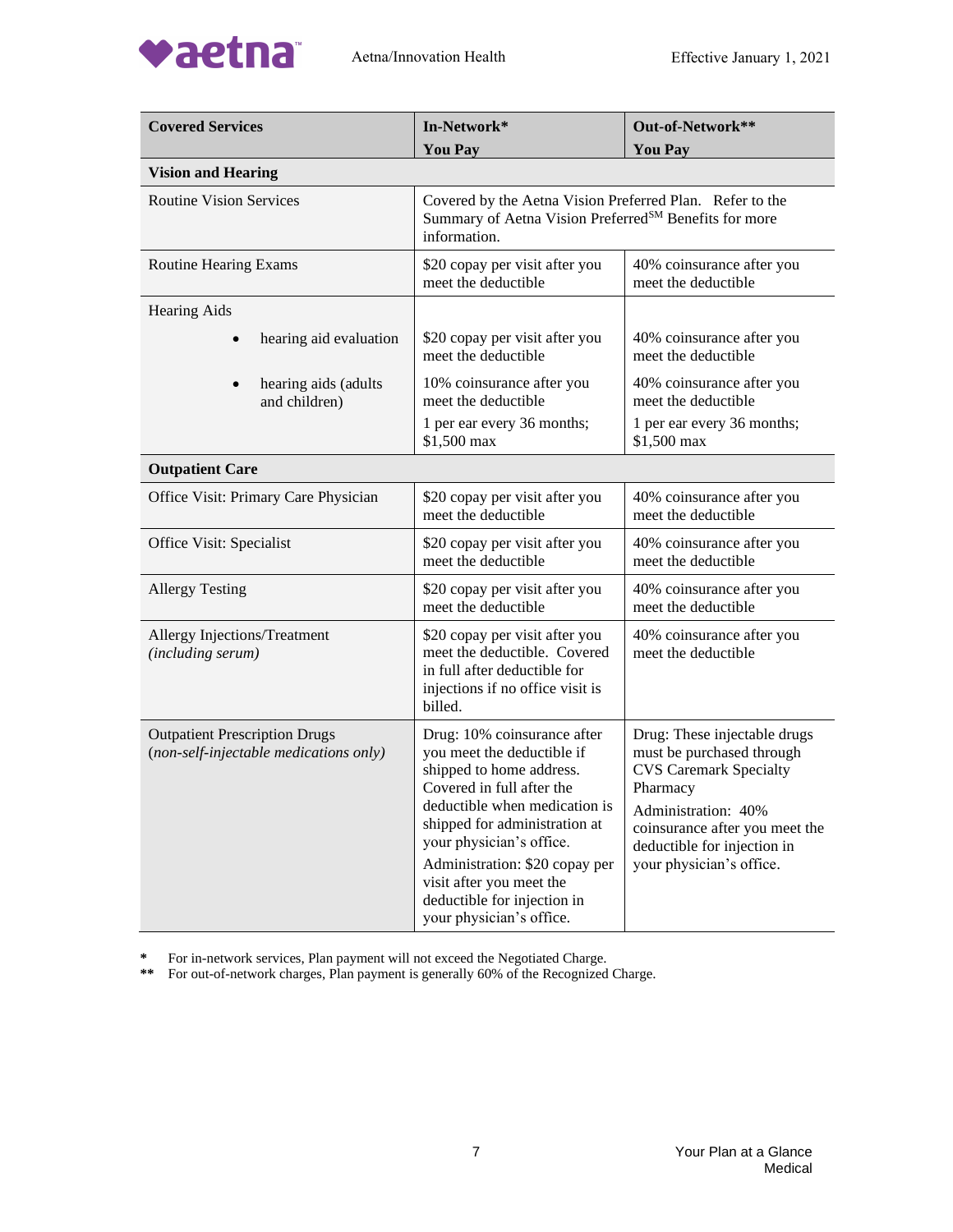

| <b>Covered Services</b>                                                                                                                              | In-Network*<br><b>You Pay</b>                                                                                                                                                               | Out-of-Network**<br><b>You Pay</b>                                                             |
|------------------------------------------------------------------------------------------------------------------------------------------------------|---------------------------------------------------------------------------------------------------------------------------------------------------------------------------------------------|------------------------------------------------------------------------------------------------|
| <b>Family Planning and Maternity</b>                                                                                                                 |                                                                                                                                                                                             |                                                                                                |
| <b>Maternity Care</b>                                                                                                                                |                                                                                                                                                                                             |                                                                                                |
| routine prenatal and<br>postnatal office visits                                                                                                      | Covered in full                                                                                                                                                                             | 40% coinsurance after you<br>meet the deductible                                               |
| delivery (hospital<br>charges)                                                                                                                       | After you meet the deductible,<br>you pay \$150 per confinement<br>copay, then 10% coinsurance                                                                                              | After you meet the deductible,<br>you pay \$150 per confinement<br>copay, then 40% coinsurance |
| <b>Lactation Support Services</b><br>(services available during pregnancy or<br>post-partum)                                                         | Covered in full                                                                                                                                                                             | 40% coinsurance after you<br>meet the deductible                                               |
| up to $6*$ visits for<br>lactation counseling<br>services per 12 months                                                                              |                                                                                                                                                                                             |                                                                                                |
| *Important Note: Additional visits are<br>covered as physician's office visits,<br>subject to the applicable deductible,<br>coinsurance and/or copay |                                                                                                                                                                                             |                                                                                                |
| <b>Voluntary Sterilization</b>                                                                                                                       |                                                                                                                                                                                             |                                                                                                |
| physician's office                                                                                                                                   | \$20 copay per visit after you<br>meet the deductible (member<br>deductible and copay waived<br>for tubal ligation)                                                                         | 40% coinsurance after you<br>meet the deductible                                               |
| outpatient facility                                                                                                                                  | 10% coinsurance after you<br>meet the deductible (member<br>deductible and coinsurance<br>waived for tubal ligation)                                                                        | 40% coinsurance after you<br>meet the deductible                                               |
| <b>Infertility Services</b>                                                                                                                          | If eligible, covered services include:                                                                                                                                                      |                                                                                                |
|                                                                                                                                                      | diagnosis and treatment of the underlying<br>cause of infertility<br>advanced reproductive technologies<br>٠                                                                                |                                                                                                |
|                                                                                                                                                      | Infertility services are subject to a \$100,000 lifetime maximum<br>across all FCPS self-insured plans. Refer to the Clinical Policy<br>Bulletins for more information on covered services. |                                                                                                |
| physician's office                                                                                                                                   | \$20 copay per visit after you<br>meet the deductible                                                                                                                                       | 40% coinsurance after you<br>meet the deductible                                               |
| outpatient facility                                                                                                                                  | 10% coinsurance after you<br>meet the deductible                                                                                                                                            | 40% coinsurance after you<br>meet the deductible                                               |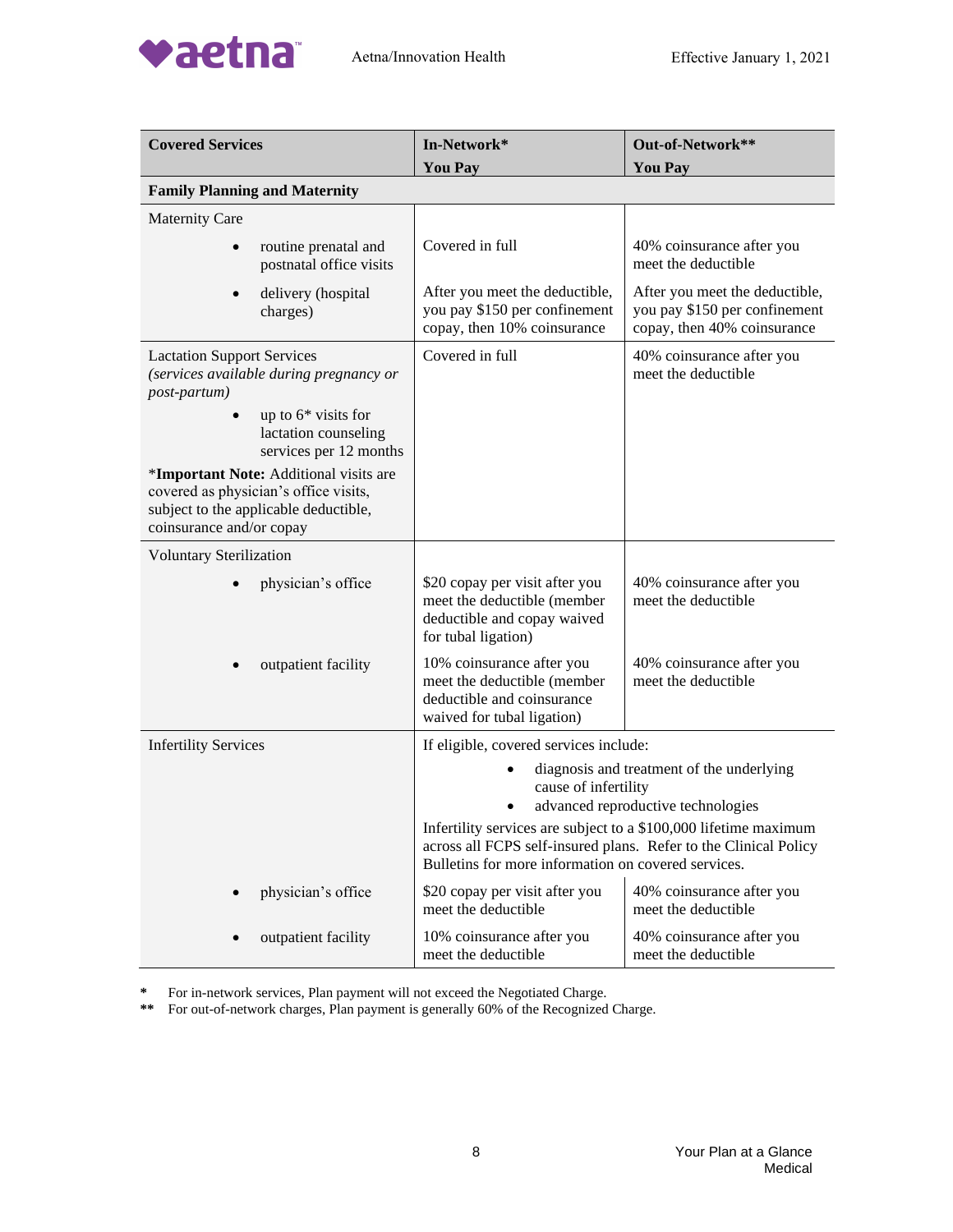

| <b>Covered Services</b>                                                                                                                                                                                                                     | In-Network*<br><b>You Pay</b>                                                                                                                                                                   | Out-of-Network**<br><b>You Pay</b>                                                                                                                                                              |
|---------------------------------------------------------------------------------------------------------------------------------------------------------------------------------------------------------------------------------------------|-------------------------------------------------------------------------------------------------------------------------------------------------------------------------------------------------|-------------------------------------------------------------------------------------------------------------------------------------------------------------------------------------------------|
| <b>Hospital Care</b>                                                                                                                                                                                                                        |                                                                                                                                                                                                 |                                                                                                                                                                                                 |
| <b>Inpatient Facility Copay</b>                                                                                                                                                                                                             | \$150 per confinement                                                                                                                                                                           | \$150 per confinement                                                                                                                                                                           |
| <b>Inpatient Care</b><br>(room and board are covered up to the<br>hospital's semi-private room rate; also<br>includes physician services and<br>anesthesiologist)                                                                           | After you meet the deductible,<br>you pay \$150 per confinement<br>copay, then 10% coinsurance                                                                                                  | After you meet the deductible,<br>you pay \$150 per confinement<br>copay, then 40% coinsurance                                                                                                  |
| <b>Outpatient Care</b>                                                                                                                                                                                                                      | 10% coinsurance after you<br>meet the deductible                                                                                                                                                | 40% coinsurance after you<br>meet the deductible                                                                                                                                                |
| <b>Outpatient Surgery</b>                                                                                                                                                                                                                   |                                                                                                                                                                                                 |                                                                                                                                                                                                 |
| <b>Outpatient Surgery</b>                                                                                                                                                                                                                   |                                                                                                                                                                                                 |                                                                                                                                                                                                 |
| physician's office                                                                                                                                                                                                                          | \$20 copay per visit after you<br>meet the deductible                                                                                                                                           | 40% coinsurance after you<br>meet the deductible                                                                                                                                                |
| outpatient facility or<br>freestanding surgical<br>center                                                                                                                                                                                   | 10% coinsurance after you<br>meet the deductible                                                                                                                                                | 40% coinsurance after you<br>meet the deductible                                                                                                                                                |
| <b>Alternatives to Inpatient Hospital Care</b>                                                                                                                                                                                              |                                                                                                                                                                                                 |                                                                                                                                                                                                 |
| <b>Skilled Nursing Facility Care</b><br>up to a maximum of<br>120 days per<br>confinement<br>inpatient rehabilitation<br>$\bullet$<br>up to a maximum of 90<br>days per confinement.<br><b>Requires Utilization</b><br>Management approval. | After you meet the deductible,<br>you pay \$150 per confinement<br>copay, then 10% coinsurance.<br>Copay waived if you transfer<br>directly from covered inpatient<br>care in another facility. | After you meet the deductible,<br>you pay \$150 per confinement<br>copay, then 40% coinsurance.<br>Copay waived if you transfer<br>directly from covered inpatient<br>care in another facility. |
| Home Health Care<br>up to 90 visits per<br>calendar year                                                                                                                                                                                    | 10% coinsurance after you<br>meet the deductible                                                                                                                                                | 40% coinsurance after you<br>meet the deductible                                                                                                                                                |
| <b>Private Duty Nursing</b><br>up to 360 8-hour shifts<br>per calendar year                                                                                                                                                                 | 10% coinsurance after you<br>meet the deductible                                                                                                                                                | 40% coinsurance after you<br>meet the deductible                                                                                                                                                |
| Hospice Care                                                                                                                                                                                                                                | Inpatient: After you meet the<br>deductible, you pay \$150 per<br>confinement copay, then 10%<br>coinsurance                                                                                    | Inpatient: After you meet the<br>deductible, you pay \$150 per<br>confinement copay, then 40%<br>coinsurance                                                                                    |
|                                                                                                                                                                                                                                             | Alternative settings: 10%<br>coinsurance after you meet the<br>deductible                                                                                                                       | Alternative settings: 40%<br>coinsurance after you meet the<br>deductible                                                                                                                       |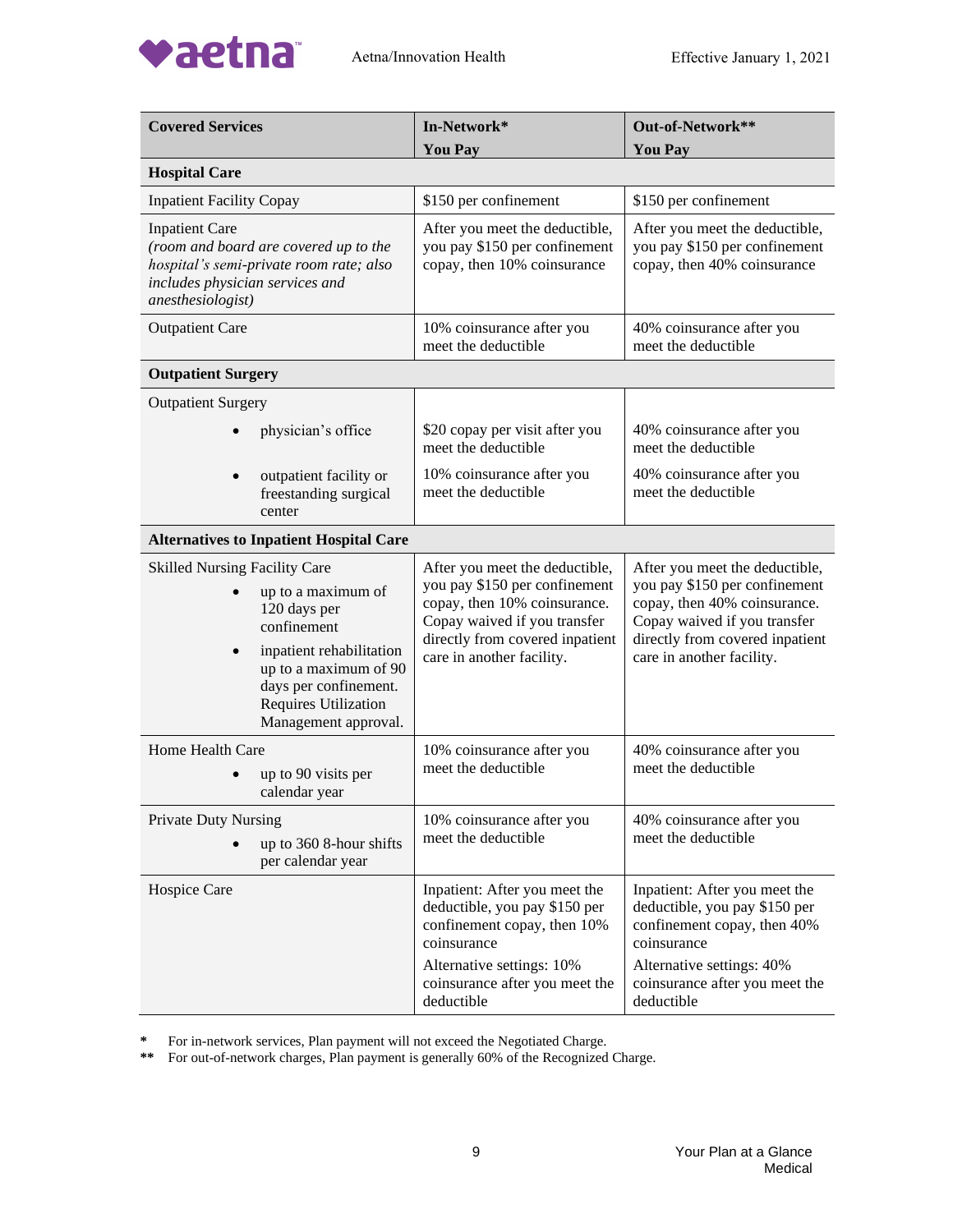

| <b>Covered Services</b>                                                                | In-Network*                                                                                                                     | Out-of-Network**                                                                                                                |
|----------------------------------------------------------------------------------------|---------------------------------------------------------------------------------------------------------------------------------|---------------------------------------------------------------------------------------------------------------------------------|
|                                                                                        | You Pay                                                                                                                         | You Pay                                                                                                                         |
| <b>Emergency and Urgent Care</b>                                                       |                                                                                                                                 |                                                                                                                                 |
| <b>Emergency Room</b>                                                                  |                                                                                                                                 |                                                                                                                                 |
| emergency care                                                                         | \$250 copay per visit, then<br>10% coinsurance for all<br>services after you meet the<br>deductible<br>Copay waived if admitted | \$250 copay per visit, then<br>10% coinsurance for all<br>services after you meet the<br>deductible<br>Copay waived if admitted |
| non-emergency care                                                                     | Not covered                                                                                                                     | Not covered                                                                                                                     |
| <b>Urgent Care</b>                                                                     |                                                                                                                                 |                                                                                                                                 |
| urgent care center                                                                     | 10% coinsurance; no<br>deductible                                                                                               | 10% coinsurance; no<br>deductible                                                                                               |
| Telemedicine (Teladoc)                                                                 | \$20 copay per session; no<br>deductible                                                                                        | Covered through Teladoc<br>only.                                                                                                |
| Telemedicine (other providers)                                                         | \$20 copay per session after<br>you meet the deductible                                                                         | 40% coinsurance after you<br>meet the deductible                                                                                |
| Walk-In Clinic                                                                         | \$20 copay per visit; no<br>deductible                                                                                          | 40% coinsurance no<br>deductible                                                                                                |
| Ambulance                                                                              |                                                                                                                                 |                                                                                                                                 |
| emergency<br>use/medically<br>necessary transport                                      | 10% coinsurance after you<br>meet the deductible                                                                                | 40% coinsurance after you<br>meet the deductible                                                                                |
| non-clinical/not<br>medically necessary<br>use                                         | Not covered                                                                                                                     | Not covered                                                                                                                     |
| <b>Other Covered Expenses</b>                                                          |                                                                                                                                 |                                                                                                                                 |
| Chiropractic Care<br>(Coverage dependent on periodic review<br>for medical necessity.) | \$20 copay per visit after you<br>meet the deductible                                                                           | 40% coinsurance after you<br>meet the deductible                                                                                |
| Complex Imaging<br>(includes MRI, PET scan, and CT scan)                               | \$75 copay after you meet the<br>deductible                                                                                     | 40% coinsurance after you<br>meet the deductible                                                                                |
| Diagnostic X-Ray and Lab Tests                                                         |                                                                                                                                 |                                                                                                                                 |
| billed with physician's<br>office visit                                                | Included with office visit<br>copayment (deductible<br>applies)                                                                 | 40% coinsurance after you<br>meet the deductible                                                                                |
| outpatient hospital or<br>freestanding facility                                        | Covered in full after you meet<br>the deductible                                                                                | 40% coinsurance after you<br>meet the deductible                                                                                |
| Durable Medical Equipment                                                              | 10% coinsurance after you<br>meet the deductible                                                                                | 40% coinsurance after you<br>meet the deductible                                                                                |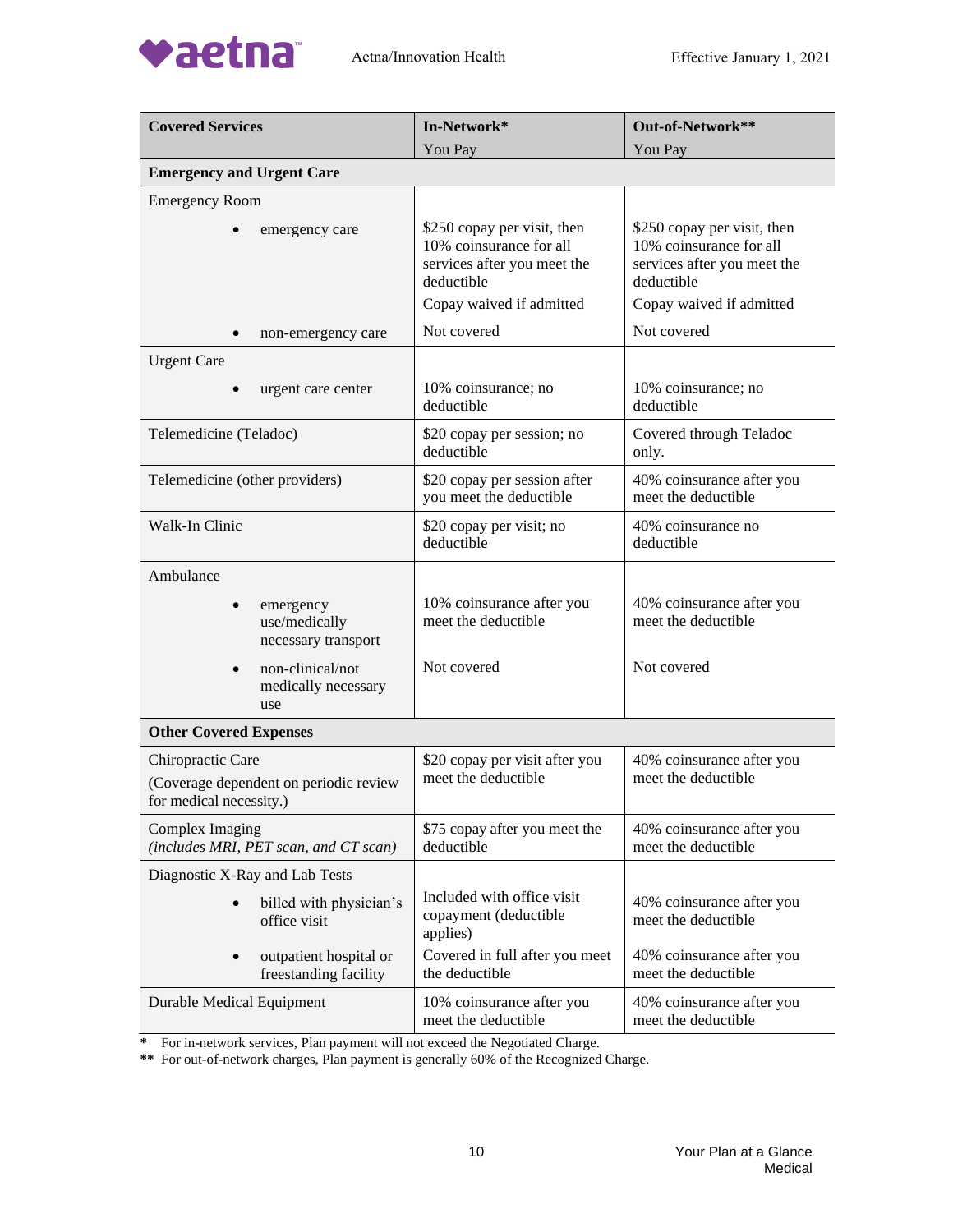

| <b>Covered Services</b>                                                                                                                                                                                                               | In-Network*                                           | Out-of-Network**                                 |
|---------------------------------------------------------------------------------------------------------------------------------------------------------------------------------------------------------------------------------------|-------------------------------------------------------|--------------------------------------------------|
|                                                                                                                                                                                                                                       | <b>You Pay</b>                                        | <b>You Pay</b>                                   |
| Habilitation Therapy Services - Autism<br>Spectrum Disorder<br>(physical, occupational, speech)                                                                                                                                       |                                                       |                                                  |
| office visit<br>No visit limitations                                                                                                                                                                                                  | \$20 copay per visit after you<br>meet the deductible | 40% coinsurance after you<br>meet the deductible |
| Habilitation Therapy Services -<br>Diagnosis other than Autism Spectrum<br>Disorder                                                                                                                                                   |                                                       |                                                  |
| (physical, occupational, speech)<br>Up to 90 visits per calendar year for<br>physical therapy; up to 90 visits per year<br>for occupational therapy; up to 90 visits<br>per year for speech therapy.                                  |                                                       |                                                  |
| office visit                                                                                                                                                                                                                          | \$20 copay per visit after you<br>meet the deductible | 40% coinsurance after you<br>meet the deductible |
| Short-Term Rehabilitation<br>(physical, occupational, speech)                                                                                                                                                                         |                                                       |                                                  |
| Up to 90 visits per calendar year for<br>physical therapy; up to 90 visits per year<br>for occupational therapy; up to 90 visits<br>per year for speech therapy. (Aetna will<br>review periodically to determine<br>appropriateness.) |                                                       |                                                  |
| Office visit                                                                                                                                                                                                                          | \$20 copay per visit after you<br>meet the deductible | 40% coinsurance after you<br>meet the deductible |
| Outpatient hospital or facility                                                                                                                                                                                                       | 10% coinsurance after you<br>meet the deductible      | 40% coinsurance after you<br>meet the deductible |